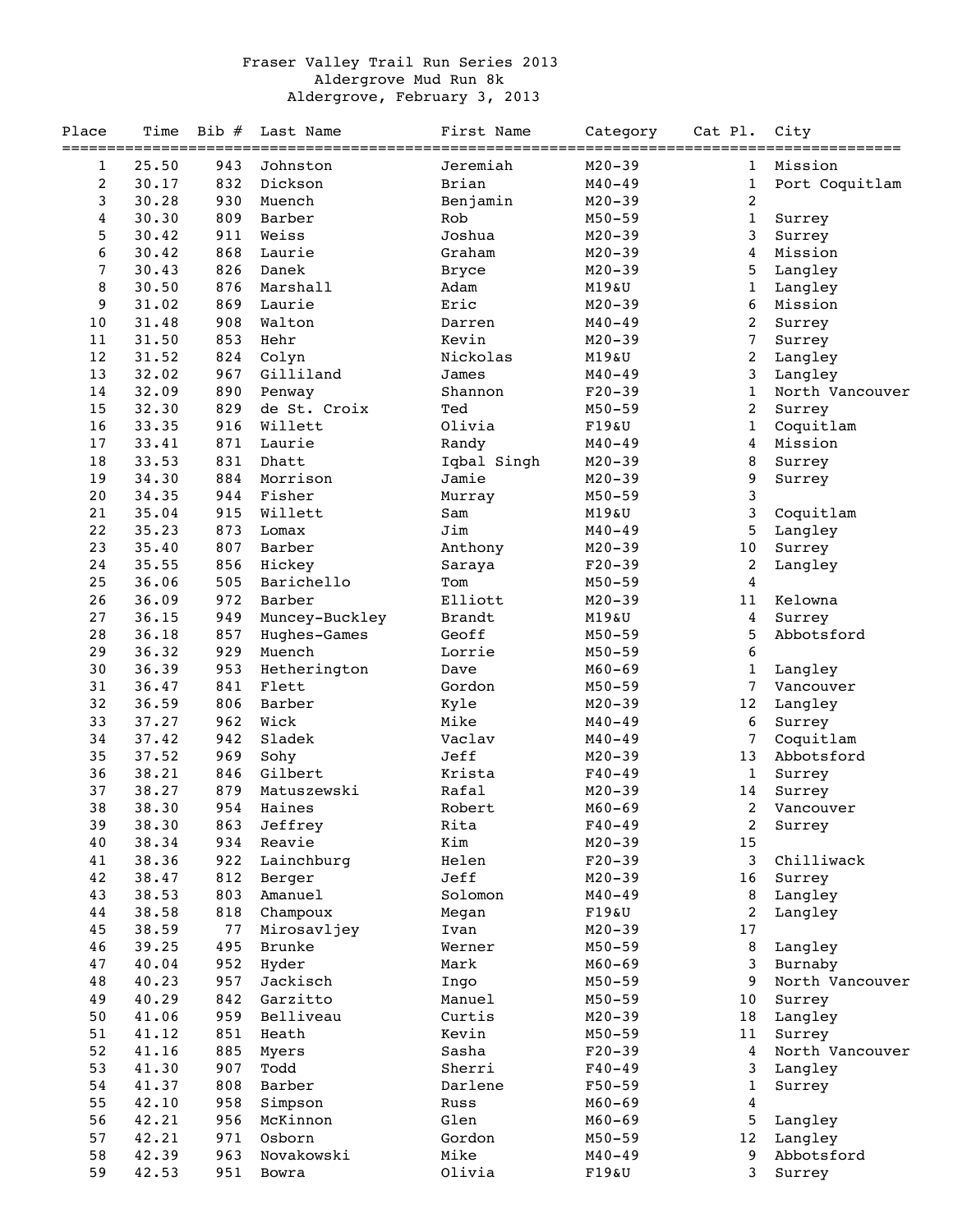| 60     | 43.05 | 975 | Kavanagh       | Doug       | $M40 - 49$ | 10             | Surrey          |
|--------|-------|-----|----------------|------------|------------|----------------|-----------------|
| 61     | 43.05 | 976 | Kavanagh       | Scott      | $M40 - 49$ | 11             | Surrey          |
| 62     | 43.20 | 955 | McKinnon       | Debbie     | $F50 - 59$ | 2              | Langley         |
| 63     | 43.21 | 925 | Savage         | Leah       | $F40 - 49$ | 4              | Abbotsford      |
| 64     | 43.32 | 924 | Tome           | Lisa       | $F40 - 49$ | 5              |                 |
| 65     | 43.34 | 878 | Martz          | Shivaun    | $F20-39$   | 5              | Surrey          |
| 66     | 43.49 | 946 | Muncey         | Joy        | $F40 - 49$ | 6              | Surrey          |
| 67     | 43.58 | 882 | Morie          | Mark       | $M40 - 49$ | 12             | Surrey          |
| 68     | 44.06 | 858 | Hocken         | Kimberly   | $F20-39$   | 6              | Surrey          |
| 69     | 44.07 | 768 | Dhaliwal       | Satwant    | $M40 - 49$ | 13             | Delta           |
| $70\,$ | 44.08 | 811 | Bentley        | Karen      | $F40 - 49$ | $\overline{7}$ | Fort Langley    |
| 71     | 44.22 | 978 | Gillan         | Erin       | $M20 - 39$ | 19             | Langley         |
| 72     | 44.43 | 901 | Schasny        | Neil       | $M20 - 39$ | 20             | Langley         |
| 73     | 45.23 | 874 | MacAulay       | Marya      | $F20-39$   | 7              | Port Coquitlam  |
| 74     | 45.27 | 977 | Gurniak        | Cliff      | $M20 - 39$ | 21             | Surrey          |
| 75     | 45.30 | 887 | Palmer         | Dave       | $M60 - 69$ | 6              | Langley         |
| 76     | 45.31 | 823 | Cole           | Neil       | $M40 - 49$ | 14             | Abbotsford      |
| 77     | 46.09 | 866 | Kemp           | Farida     | $F40 - 49$ | $\, 8$         | Surrey          |
| 78     | 46.24 | 965 | Dyck           | Greg       | $M40 - 49$ | 15             | Abbotsford      |
| 79     | 46.24 | 844 | Gibbons        | Rory       | $M20 - 39$ | 22             | Surrey          |
| 80     | 46.34 | 854 | Heinrichs      | Markus     | $M40 - 49$ | 16             | Kelowna         |
| 81     | 46.34 | 948 | Muncey-Buckley | Morgan     | F19&U      | 4              | Surrey          |
| 82     | 46.34 | 194 | Randhawa       | Arvinder   | $M20 - 39$ | 23             | Surrey          |
| 83     | 46.48 | 836 | Eaton          | Susan      | $F40 - 49$ | 9              | Abbotsford      |
|        |       |     | Atwal          |            | $F50 - 59$ | 3              |                 |
| 84     | 47.03 | 804 |                | Jasbir     |            |                | Delta           |
| 85     | 47.04 | 199 | Sidhu          | Ravinder   | $M20 - 39$ | 24             | Surrey          |
| 86     | 47.37 | 214 | Wick           | Jackie     | $F50 - 59$ | 4              | White Rock      |
| 87     | 47.45 | 801 | Kitazaki       | Diane      | $F40 - 49$ | 10             | Surrey          |
| 88     | 47.54 | 950 | Doell          | Corey      | $M40 - 49$ | 17             | Langley         |
| 89     | 48.05 | 825 | Curtis         | Patrick    | $M40 - 49$ | 18             | Surrey          |
| 90     | 48.16 | 898 | Rootham        | Adam       | $M20 - 39$ | 25             | Surrey          |
| 91     | 48.26 | 843 | George         | William Al | $M70+$     | $\mathbf{1}$   | Abbotsford      |
| 92     | 48.29 | 822 | Cleave         | Pat        | $F50 - 59$ | 5              | Ladner          |
| 93     | 48.39 | 897 | Roney-Por      | Kristine   | $F40 - 49$ | 11             | Abbotsford      |
| 94     | 48.50 | 900 | Schamber       | Patti      | $F50 - 59$ | 6              | Langley         |
| 95     | 49.07 | 905 | Thompson       | Tim        | $M40 - 49$ | 19             | Surrey          |
| 96     | 49.35 | 894 | Prokopich      | Brenda     | $F40 - 49$ | 12             | Surrey          |
| 97     | 49.35 | 902 | Siemens        | Sharon     | $F40 - 49$ | 13             | Abbotsford      |
| 98     | 49.41 | 904 | Stepto         | Kim        | $F40 - 49$ | 14             | Langley         |
| 99     | 51.08 | 813 | Black          | Roxanne    | $F40 - 49$ | 15             | Surrey          |
| 100    | 51.10 | 928 | Smith          | Valerie    | $F20-39$   | 8              | Langley         |
| 101    | 51.15 | 931 | McConnell      | Sarah      | $F20-39$   | 9              |                 |
| 102    | 51.15 | 923 | Wong           | Arleigh    | $F40 - 49$ | 16             | Langley         |
| 103    | 51.19 | 961 | Hess           | Megan      | $F20-39$   | 10             | Cultus Lake     |
| 104    | 51.25 | 920 | Zanatta        | Hilary     | $F20-39$   | 11             | Langley         |
| 105    | 51.26 | 760 | Crosbie        | Martin     | $M40 - 49$ | 20             | Langley         |
| 106    | 51.44 | 830 | Demong         | Guy        | $M20 - 39$ | 26             | North Vancouver |
| 107    | 51.44 | 886 | Ovellette      | Doug       | $M50 - 59$ | 13             | Langley         |
| 108    | 51.59 | 932 | Bishop         | Paul       | $M40 - 49$ | 21             |                 |
| 109    | 52.19 | 918 | Wolfe          | Barb       | $F50 - 59$ | 7              | Langley         |
| 110    | 52.34 | 839 | Field          | Valerie    | $F60 - 69$ | $\mathbf{1}$   | Langley         |
| 111    | 52.50 | 837 | Evans          | Georgena   | $F70+$     | $\mathbf{1}$   | Surrey          |
| 112    | 53.03 | 861 | Hughes         | Lisa       | $F40 - 49$ | 17             | Surrey          |
| 113    | 53.16 | 921 | <b>Boyes</b>   | Gordon     | $M60 - 69$ | 7              | North Vancouver |
| 114    | 53.20 | 941 | Turner         | Keith      | $M50 - 59$ | 14             | North Vancouver |
| 115    | 53.39 | 899 | Saenz-Salanda  | Ricardo    | $M40 - 49$ | 22             | Langley         |
| 116    |       |     |                | Madison    |            |                |                 |
|        | 53.40 | 947 | Muncey-Buckley |            | F19&U      | 5              | Surrey          |
| 117    | 53.44 | 945 | Buckley        | Rand       | $M50 - 59$ | 15             | Surrey          |
| 118    | 54.01 | 888 | Parry          | Christine  | $F40 - 49$ | 18             |                 |
| 119    | 54.35 | 919 | Wyndham        | Sandy      | $F60 - 69$ | $\overline{a}$ | Surrey          |
| 120    | 55.09 | 852 | Hegarty        | Terry      | $F40 - 49$ | 19             | Surrey          |
| 121    | 55.12 | 870 | Laurie         | Travy      | $F40 - 49$ | 20             | Mission         |
| 122    | 55.13 | 927 | Kightley       | Greg       | $M50 - 59$ | 16             | Surrey          |
| 123    | 55.31 | 966 | Baker          | Jeff       | $M20 - 39$ | 27             |                 |
| 124    | 55.40 | 850 | Harding        | Daphne     | $F50 - 59$ | 8              | Langley         |
| 125    | 56.15 | 834 | Dumond         | Sandra     | $M40 - 49$ | 23             | Surrey          |